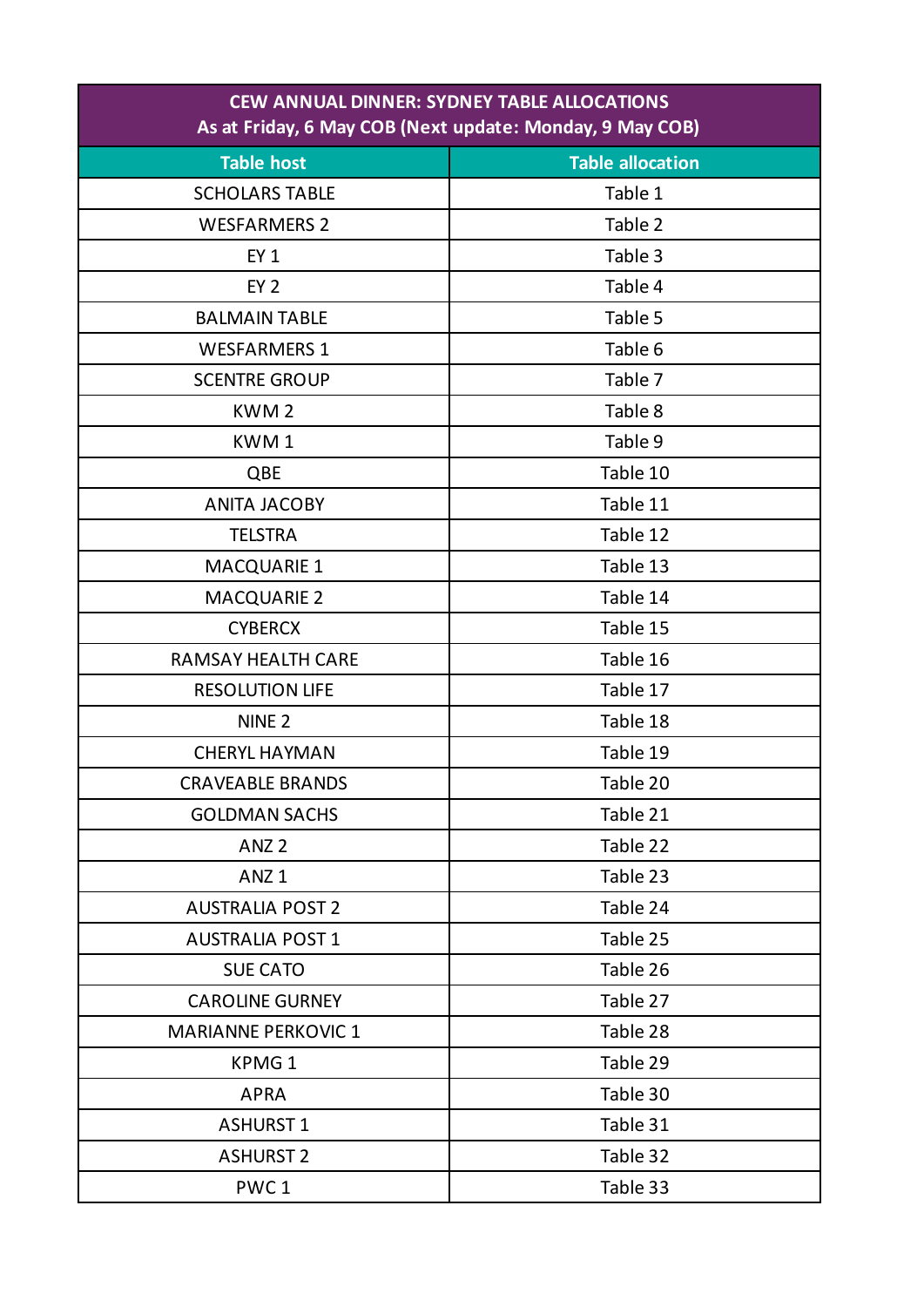| <b>OPTUS</b>                     | Table 34 |
|----------------------------------|----------|
| <b>AUSTRALIA SUPER</b>           | Table 35 |
| PWC <sub>2</sub>                 | Table 36 |
| <b>BAIN &amp; CO</b>             | Table 37 |
| <b>INDIVIDUALS 4</b>             | Table 38 |
| <b>SPENCER STUART</b>            | Table 39 |
| <b>KPMG2</b>                     | Table 40 |
| <b>MARIANNE PERKOVIC 2</b>       | Table 41 |
| <b>ROBYN DENHOLM</b>             | Table 42 |
| <b>FOUNDERS TABLE</b>            | Table 43 |
| <b>ITA BUTTROSE</b>              | Table 44 |
| NAB <sub>1</sub>                 | Table 45 |
| CBA <sub>1</sub>                 | Table 46 |
| CBA <sub>2</sub>                 | Table 47 |
| CBA <sub>3</sub>                 | Table 48 |
| <b>SALESFORCE</b>                | Table 49 |
| NINE <sub>1</sub>                | Table 50 |
| <b>CORE LOGIC</b>                | Table 51 |
| <b>AWARE SUPER</b>               | Table 52 |
| <b>WESTPAC1</b>                  | Table 53 |
| <b>WESTPAC 2</b>                 | Table 54 |
| <b>BOQ</b>                       | Table 55 |
| AMP <sub>1</sub>                 | Table 56 |
| NAB <sub>3</sub>                 | Table 57 |
| NAB <sub>2</sub>                 | Table 58 |
| <b>CEO TABLE</b>                 | Table 59 |
| <b>PRESIDENT'S TABLE 2</b>       | Table 60 |
| <b>PRESIDENT'S TABLE 1</b>       | Table 61 |
| <b>QANTAS 1</b>                  | Table 62 |
| ING <sub>1</sub>                 | Table 63 |
| ING <sub>2</sub>                 | Table 64 |
| <b>PARTNERS IN PERFORMANCE 3</b> | Table 65 |
| <b>PARTNERS IN PERFORMANCE 1</b> | Table 66 |
| <b>PARTNERS IN PERFORMANCE 2</b> | Table 67 |
| <b>INDIVIDUALS 5</b>             | Table 68 |
| <b>ALLIANZ</b>                   | Table 69 |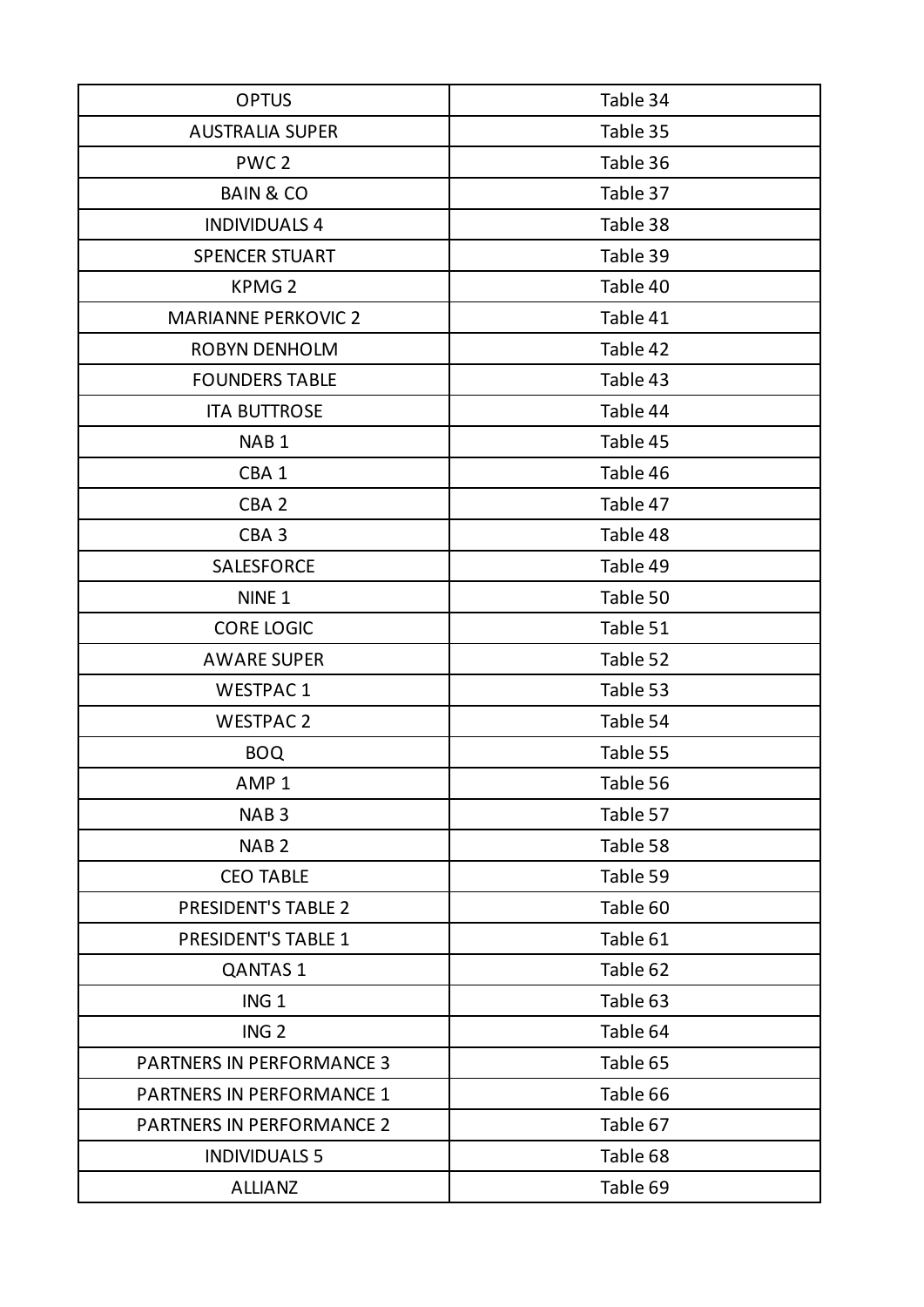| <b>ANITA MITCHELL</b>          | Table 70  |
|--------------------------------|-----------|
| <b>GILBERT &amp; TOBIN</b>     | Table 71  |
| <b>JP MORGAN 3</b>             | Table 72  |
| JP MORGAN 2                    | Table 73  |
| JP MORGAN 1                    | Table 74  |
| <b>QANTAS 2</b>                | Table 75  |
| LENDLEASE 1                    | Table 76  |
| LENDLEASE 2                    | Table 77  |
| <b>INDIVIDUALS 7</b>           | Table 78  |
| AICD <sub>2</sub>              | Table 79  |
| <b>WOOLWORTHS</b>              | Table 80  |
| AMP <sub>2</sub>               | Table 81  |
| AMP <sub>3</sub>               | Table 82  |
| <b>BCG</b>                     | Table 83  |
| <b>EGON ZEHNDER</b>            | Table 84  |
| <b>MINTERELLISON</b>           | Table 85  |
| <b>TRANSURBAN</b>              | Table 86  |
| <b>TAL</b>                     | Table 87  |
| <b>FOXTEL</b>                  | Table 88  |
| JP MORGAN 4                    | Table 89  |
| <b>INDIVIDUALS 3</b>           | Table 90  |
| <b>RUSSELL REYNOLDS</b>        | Table 91  |
| AICD <sub>1</sub>              | Table 92  |
| <b>STANTON CHASE</b>           | Table 93  |
| <b>BHP</b>                     | Table 94  |
| <b>INDIVIDUALS 2</b>           | Table 95  |
| <b>MIRVAC</b>                  | Table 96  |
| <b>NSW PORTS</b>               | Table 97  |
| <b>STOCKLAND 3</b>             | Table 98  |
| <b>STOCKLAND 1</b>             | Table 99  |
| <b>STOCKLAND 2</b>             | Table 100 |
| <b>VIRGIN</b>                  | Table 101 |
| PERPETUAL                      | Table 102 |
| <b>NORTON ROSE FULL BRIGHT</b> | Table 103 |
| <b>NEWGATE</b>                 | Table 104 |
| <b>JOHNSON PARTNERS</b>        | Table 105 |